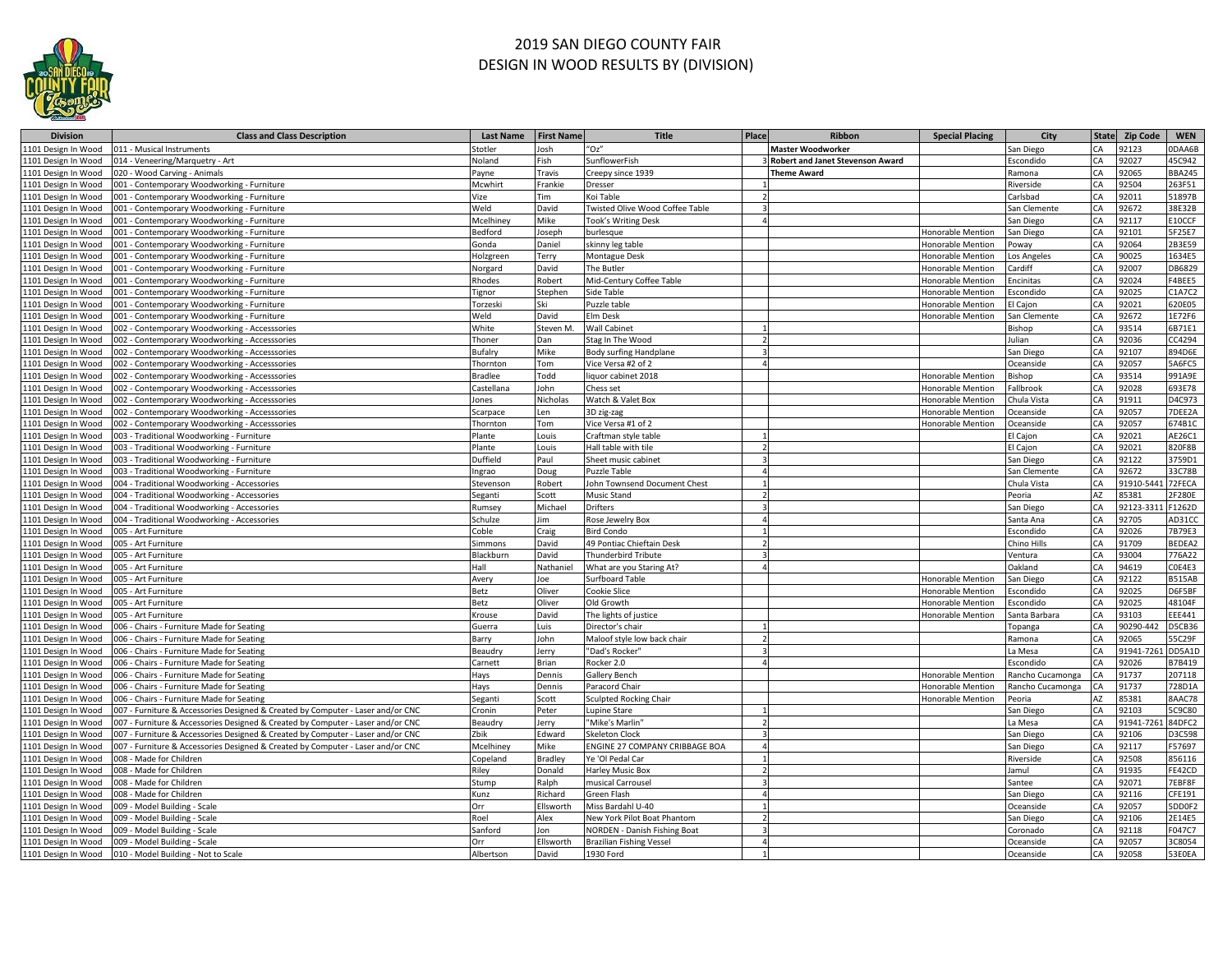

## 2019 SAN DIEGO COUNTY FAIR DESIGN IN WOOD RESULTS BY (DIVISION)

| <b>Division</b>     | <b>Class and Class Description</b>                                              | <b>Last Name</b>  | <b>First Name</b> | <b>Title</b>                    | Place | Ribbon                                  | <b>Special Placing</b>   | City             |           | State Zip Code    | <b>WEN</b>    |
|---------------------|---------------------------------------------------------------------------------|-------------------|-------------------|---------------------------------|-------|-----------------------------------------|--------------------------|------------------|-----------|-------------------|---------------|
| 1101 Design In Wood | 010 - Model Building - Not to Scale                                             | Corbett           | Paul              | Coast Guard Cutter Rush - Ship  |       |                                         |                          | San Diego        | CA        | 92131             | AA52CA        |
| 1101 Design In Wood | 011 - Musical Instruments                                                       | Pourfard          | <b>Vick</b>       | Skateboard Guitar               |       |                                         |                          | San Diego        | CA        | 92130             | 951167        |
| 1101 Design In Wood | 011 - Musical Instruments                                                       | Micheletti        | Paul              | <b>Classical Guitar</b>         |       |                                         |                          | San Diego        | CA        | 92129             | F36F25        |
| 1101 Design In Wood | 011 - Musical Instruments                                                       | Torzeski          | Ski               | DV8                             |       |                                         |                          | I Cajon          | CA        | 92021             | 12FACB        |
| 1101 Design In Wood | 011 - Musical Instruments                                                       | <b>Hadley</b>     | Patrick           | The Raven                       |       |                                         |                          | San Diego        | CA        | 92102-24          | 9A7BA1        |
| 1101 Design In Wood | 011 - Musical Instruments                                                       | Carnett           | Brian             | Guitar #3                       |       |                                         | Honorable Mention        | scondido         | CA        | 92026             | 4E1D49        |
| 1101 Design In Wood | 011 - Musical Instruments                                                       | Carnett           | 3rian             | Guitar #4                       |       |                                         | Honorable Mention        | scondido         | CA        | 92026             | 63D230        |
| 1101 Design In Wood | 011 - Musical Instruments                                                       | Clepper           | Tim               | Les Paul Style Guitar           |       |                                         | Honorable Mention        | allbrook         | CA        | 9202              | B1AFF4        |
| 1101 Design In Wood | 011 - Musical Instruments                                                       | Corwin            | Steve             | Endless                         |       |                                         | Honorable Mention        | lista            | CA        | 92084             | 492C2B        |
| 1101 Design In Wood | 011 - Musical Instruments                                                       | Greenberg         | Andy              | <b>Custom Guitars</b>           |       |                                         | Honorable Mention        | an Diego         | CA        | 92115             | 5A579D        |
| 1101 Design In Wood | 011 - Musical Instruments                                                       | Greenberg         | Andy              | Fender Telecaster Style Bass    |       |                                         | Honorable Mention        | an Diego         | CA        | 92115             | A762E1        |
| 1101 Design In Wood | 011 - Musical Instruments                                                       | Hall              | ohn               | woodie snare                    |       |                                         | Honorable Mentior        | ardiff           | CA        | 92007             | 42DCC9        |
| 1101 Design In Wood | 011 - Musical Instruments                                                       | Mick              | Bob               | 6 string bass guitar            |       |                                         | Honorable Mention        | ucson            | AZ        | 85730             | 42A326        |
| 1101 Design In Wood | 011 - Musical Instruments                                                       | stotler           | losh              | "Oz"                            |       |                                         | Honorable Mention        | an Diego         | CA        | 92123             | ODAA6B        |
| 1101 Design In Wood | 011 - Musical Instruments                                                       | Nallace           | Wally             | Dragonflies                     |       |                                         | Honorable Mention        | an Diego         | CA        | 92120             | C440D1        |
| 1101 Design In Wood | 011 - Musical Instruments                                                       | <b>Nallace</b>    | <b>Nally</b>      | Ozsome Too                      |       |                                         | Honorable Mention        | an Diego         | CA        | 92120             | 38F750        |
| 1101 Design In Wood | 011 - Musical Instruments                                                       | Whitehouse        | <b>Timoth</b>     | Guitarkelele                    |       |                                         | Honorable Mention        | an Diego         | CA        | 92154             | 4F48C0        |
| 1101 Design In Wood | 011 - Musical Instruments                                                       | stotler           | osh               | "Oz"                            |       | <b>Master Woodworker</b>                |                          | an Diego         | CA        | 92123             | 0DAA6B        |
| 1101 Design In Wood | 012 - Clocks                                                                    | Coffey            | Steven            | PA Tall Clock, ca 1800          |       |                                         |                          | as Vegas         | <b>NV</b> | 89117             | 3F321E        |
| 1101 Design In Wood | 012 - Clocks                                                                    | Mundy             | David             | <b>Time and Tide</b>            |       |                                         |                          | <b>Incinitas</b> | CA        | 92024             | EB6C7A        |
| 1101 Design In Wood | 012 - Clocks                                                                    | acobson Jr        | obert E           | <b>Arch Dial Clock</b>          |       |                                         |                          | an Marcos        | CA        | 92078             | 18F6B6        |
| 1101 Design In Wood | 012 - Clocks                                                                    | Fredrikson        | :rik              | <b>Beer Time</b>                |       |                                         |                          | <b>Oceanside</b> | CA        | 92058             | DCB71C        |
| 1101 Design In Wood | 012 - Clocks                                                                    | Manherz           | የon               | PERPETUAL II                    |       |                                         | Honorable Mention        | an Diego         | CA        | 92122             | CC10E1        |
| 1101 Design In Wood | 013 - Veneering/Marquetry - Furniture                                           | lennon            | /iki              | Sleeping on the Waves           |       |                                         |                          | <b>Irighton</b>  | CO        | 30602             | 08ED62        |
| 1101 Design In Wood | 013 - Veneering/Marquetry - Furniture                                           | Grossman          | eff               | Rockin N' Rowin                 |       |                                         |                          | hoenix           | <b>AZ</b> | 35050             | 2EDFA4        |
| 1101 Design In Wood | 013 - Veneering/Marquetry - Furniture                                           | Frantz            | ames              | Private Cellar                  |       |                                         |                          | san Diego        | CA        | 92119-31          | <b>DE1B69</b> |
| 1101 Design In Wood | 014 - Veneering/Marquetry - Art                                                 | Schürch           | aul               | Reverse Flower Tray             |       |                                         |                          | Santa Barbara    | CA        | 93103-3130 7D5A0B |               |
| 1101 Design In Wood | 014 - Veneering/Marquetry - Art                                                 | Schürch           | Paul              | Palm 1                          |       |                                         |                          | Santa Barbara    | CA        | 93103-3130        | 31C856        |
| 1101 Design In Wood | 014 - Veneering/Marquetry - Art                                                 | Voland            | Fish              | SunflowerFish                   |       | <b>Robert and Janet Stevenson Award</b> |                          | <b>Escondido</b> | CA        | 92027             | 45C942        |
| 1101 Design In Wood | 014 - Veneering/Marquetry - Art                                                 | Grossman          | Jeff              | Through An Open Heart           |       |                                         |                          | hoenix           | AZ        | 85050             | B2A7EC        |
| 1101 Design In Wood | 015 - Veneering/Marquetry - Art Designed & Created by Computer Laser and/or CNC | Stafford          | Rob               | Califia                         |       |                                         |                          | san Diego        | CA        | 92116             | 35618B        |
| 1101 Design In Wood | 015 - Veneering/Marquetry - Art Designed & Created by Computer Laser and/or CNC | stump             | alph              | flying dragon                   |       |                                         |                          | Santee           | CA        | 92071             | FACF8E        |
| 1101 Design In Wood | 015 - Veneering/Marquetry - Art Designed & Created by Computer Laser and/or CNC | 3oehm             | loward            | To Protect and Serve            |       |                                         |                          | an Diego         | CA        | 92111             | 1C553A        |
| 1101 Design In Wood | 015 - Veneering/Marquetry - Art Designed & Created by Computer Laser and/or CNC | stump             | alph              | family tree                     |       |                                         |                          | antee            | CA        | 92071             | <b>BC3B89</b> |
| 1101 Design In Wood | 016 - Wood Turning - Face Work: Perpendicular to the ways of the lathe          | Campbell          | eter              | Suicidal tendencies             |       |                                         |                          | emecula          | CA        | 92591             | 3B71BD        |
| 1101 Design In Wood | 016 - Wood Turning - Face Work: Perpendicular to the ways of the lathe          | ackofsky          | Mike              | Natural Edge Buckeye vessel     |       |                                         |                          | scondido         | CA        | 92029             | C70876        |
| 1101 Design In Wood | 016 - Wood Turning - Face Work: Perpendicular to the ways of the lathe          | acobson           | Mark              | Platter                         |       |                                         |                          | scondido         | CA        | 92029             | OCFD62        |
| 1101 Design In Wood | 016 - Wood Turning - Face Work: Perpendicular to the ways of the lathe          | Waldburger        | Daniel            | Nested Burl Set                 |       |                                         |                          | a Jolla.         | CA        | 92037             | CB11ED        |
| 1101 Design In Wood | 016 - Wood Turning - Face Work: Perpendicular to the ways of the lathe          | acobson           | Mark              | howl                            |       |                                         | Honorable Mentior        | scondido         | CA        | 92029             | F20698        |
| 1101 Design In Wood | 016 - Wood Turning - Face Work: Perpendicular to the ways of the lathe          | a Voi             | Chad              | <b>Buckeye Burl Hollow Form</b> |       |                                         | Honorable Mention        | arlsbad          | CA        | 92009             | 25A5AB        |
| 1101 Design In Wood | 016 - Wood Turning - Face Work: Perpendicular to the ways of the lathe          | a Voi             | Chad              | Camphor Hollow Form             |       |                                         | Honorable Mention        | arlsbad          | CA        | 92009             | <b>D500C5</b> |
| 1101 Design In Wood | 016 - Wood Turning - Face Work: Perpendicular to the ways of the lathe          | a Voi             | Chad              | Splated Birch Hollow Form       |       |                                         | <b>Honorable Mention</b> | arlsbad          | CA        | 92009             | DE4754        |
| 1101 Design In Wood | 016 - Wood Turning - Face Work: Perpendicular to the ways of the lathe          | <b>Rockwell</b>   | Barry             | Large Fruit Bowl                |       |                                         | Honorable Mentior        | a Jolla          | CA        | 92037             | 2AE33A        |
| 1101 Design In Wood | 016 - Wood Turning - Face Work: Perpendicular to the ways of the lathe          | Sherry            | Richard           | Life's a Bowl of Cherry         |       |                                         | Honorable Mention        | Cajon            | CA        | 92020             | 579186        |
| 1101 Design In Wood | 016 - Wood Turning - Face Work: Perpendicular to the ways of the lathe          | zafraniec         | .arry             | Hollow form                     |       |                                         | Honorable Mention        | an Diego         | CA        | 92131             | 3D8886        |
| 1101 Design In Wood | 016 - Wood Turning - Face Work: Perpendicular to the ways of the lathe          | Taylor            | Ric               | Norfolk Island Pine Platter     |       |                                         | Honorable Mention        | louston          | <b>TX</b> | 77059-35          | E729A0        |
| 1101 Design In Wood | 016 - Wood Turning - Face Work: Perpendicular to the ways of the lathe          | <b>Naldburger</b> | Daniel            | Facet Bowl                      |       |                                         | Honorable Mention        | a Jolla          | CA        | 92037             | E6B57E        |
| 1101 Design In Wood | 017 - Wood Turning - Center Work: Parallel to the ways of the lathe             | Campbell          | eter              | Saturn box                      |       |                                         |                          | emecula          | CA        | 92591             | EAFE1E        |
| 1101 Design In Wood | 017 - Wood Turning - Center Work: Parallel to the ways of the lathe             | ackofsky          | Mike              | Worm Attack II                  |       |                                         |                          | scondido         | CA        | 92029             | 712C94        |
| 1101 Design In Wood | 017 - Wood Turning - Center Work: Parallel to the ways of the lathe             | Nile              | eter              | Salt Shaker/Pepper Mill         |       |                                         |                          | San Diego        | CA        | 92103             | F97A4F        |
| 1101 Design In Wood | 017 - Wood Turning - Center Work: Parallel to the ways of the lathe             | Nile              | eter              | Salt Shaker/Pepper Mill         |       |                                         |                          | an Diego         |           | 2103              | OEABE6        |
| 1101 Design In Wood | 018 - Wood Turning - Embellished/Mixed Media                                    | ackofsky          | Mike              | Cosmic                          |       |                                         |                          | scondido         | CA        | 92029             | 602BB4        |
| 1101 Design In Wood | 018 - Wood Turning - Embellished/Mixed Media                                    | ackson            | 3rian             | Fan Box                         |       |                                         |                          | akeside          | CA        | 92040             | 5CF4EC        |
| 1101 Design In Wood | 018 - Wood Turning - Embellished/Mixed Media                                    | Greenwald         | lan               | <b>Lidded Bowl</b>              |       |                                         |                          | allbrook         | CA        | 92028             | D93E30        |
| 1101 Design In Wood | 018 - Wood Turning - Embellished/Mixed Media                                    | Freitas           | Karen             | Tree for all                    |       |                                         |                          | /ista            | CA        | 92084             | 01E678        |
| 1101 Design In Wood | 018 - Wood Turning - Embellished/Mixed Media                                    | Ault              | Sally             | Spire                           |       |                                         | Honorable Mention        | San Diego        | CA        | 92107             | 1658DD        |
| 1101 Design In Wood | 018 - Wood Turning - Embellished/Mixed Media                                    | <b>Brooks</b>     | Allen             | Hallow form                     |       |                                         | Honorable Mentior        | lpine            | CA        | 91903             | 96E0B4        |
| 1101 Design In Wood | 018 - Wood Turning - Embellished/Mixed Media                                    | Campbell          | 'eter             | Polly T                         |       |                                         | Honorable Mention        | emecula          | CA        | 92591             | 4DEFC4        |
| 1101 Design In Wood | 018 - Wood Turning - Embellished/Mixed Media                                    | <b>Ieming</b>     | oe                | Rocky Mountain Sunset           |       |                                         | Honorable Mention        | an Diego         | CA        | 92131             | 1AB1F7        |
| 1101 Design In Wood | 018 - Wood Turning - Embellished/Mixed Media                                    | reitas            | Karen             | <b>Grape Vines</b>              |       |                                         | Honorable Mention        | ista             | CA        | 92084             | 5CFD14        |
|                     |                                                                                 |                   |                   |                                 |       |                                         |                          |                  |           |                   |               |